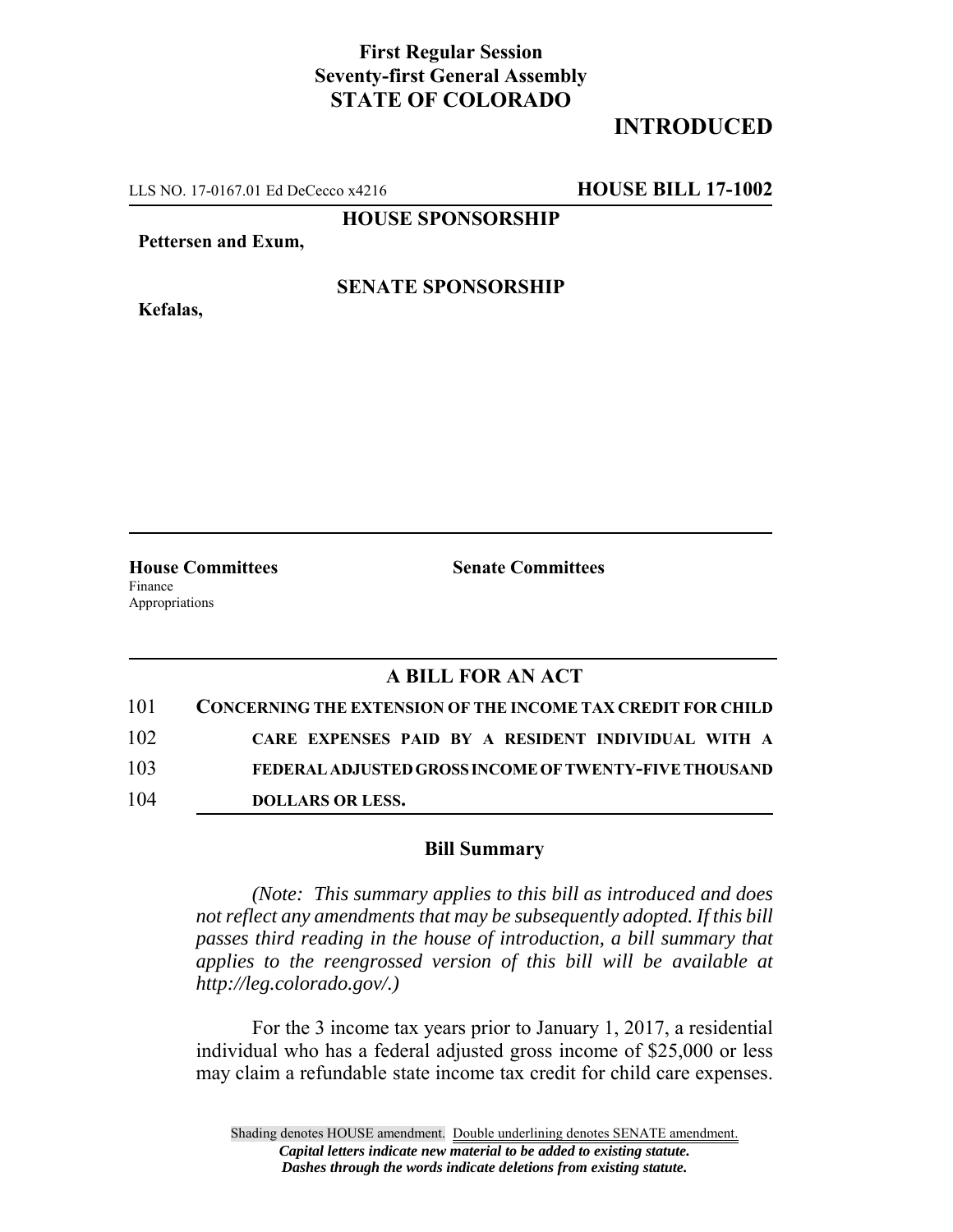The tax credit is equal to 25% of eligible child care expenses that the individual incurred during the taxable year, up to a maximum amount of \$500 for a single dependent or \$1,000 for 2 or more dependents. The bill extends the tax credit for 3 more income tax years.

| $\mathbf{1}$   | Be it enacted by the General Assembly of the State of Colorado:                |
|----------------|--------------------------------------------------------------------------------|
| $\overline{2}$ | <b>SECTION 1.</b> In Colorado Revised Statutes, 39-22-119.5, amend             |
| $\overline{3}$ | $(1)(b)$ , $(3)(a)$ introductory portion, and $(7)$ as follows:                |
| $\overline{4}$ | 39-22-119.5. Child care expenses tax credit - legislative                      |
| 5              | <b>declaration - definitions - repeal.</b> (1) (b) Now, therefore, the general |
| 6              | assembly declares that the intended purpose of the tax expenditure FOR         |
| 7              | CREATING AND EXTENDING THE TERM OF THE TAX CREDIT in this section              |
| 8              | is to fix the Colorado child care expenses income tax credit so that all       |
| 9              | low-income working families are able to claim the credit regardless of the     |
| 10             | amount of their federal child care expenses credit.                            |
| 11             | $(3)$ (a) For income tax years beginning on and after January 1,               |
| 12             | 2014, but prior to January 1, 2017 JANUARY 1, 2020, a resident individual      |
| 13             | is allowed a credit against the taxes due under this article for child care    |
| 14             | expenses that the individual incurred during the taxable year if:              |
| 15             | (7) This section is repealed, effective January 1, 2018 JANUARY                |
| 16             | 1, 2021.                                                                       |
| 17             | <b>SECTION 2.</b> Act subject to petition - effective date. This act           |
| 18             | takes effect at 12:01 a.m. on the day following the expiration of the          |
| 19             | ninety-day period after final adjournment of the general assembly (August      |
| 20             | 9, 2017, if adjournment sine die is on May 10, 2017); except that, if a        |
| 21             | referendum petition is filed pursuant to section $1(3)$ of article V of the    |
| 22             | state constitution against this act or an item, section, or part of this act   |
| 23             | within such period, then the act, item, section, or part will not take effect  |